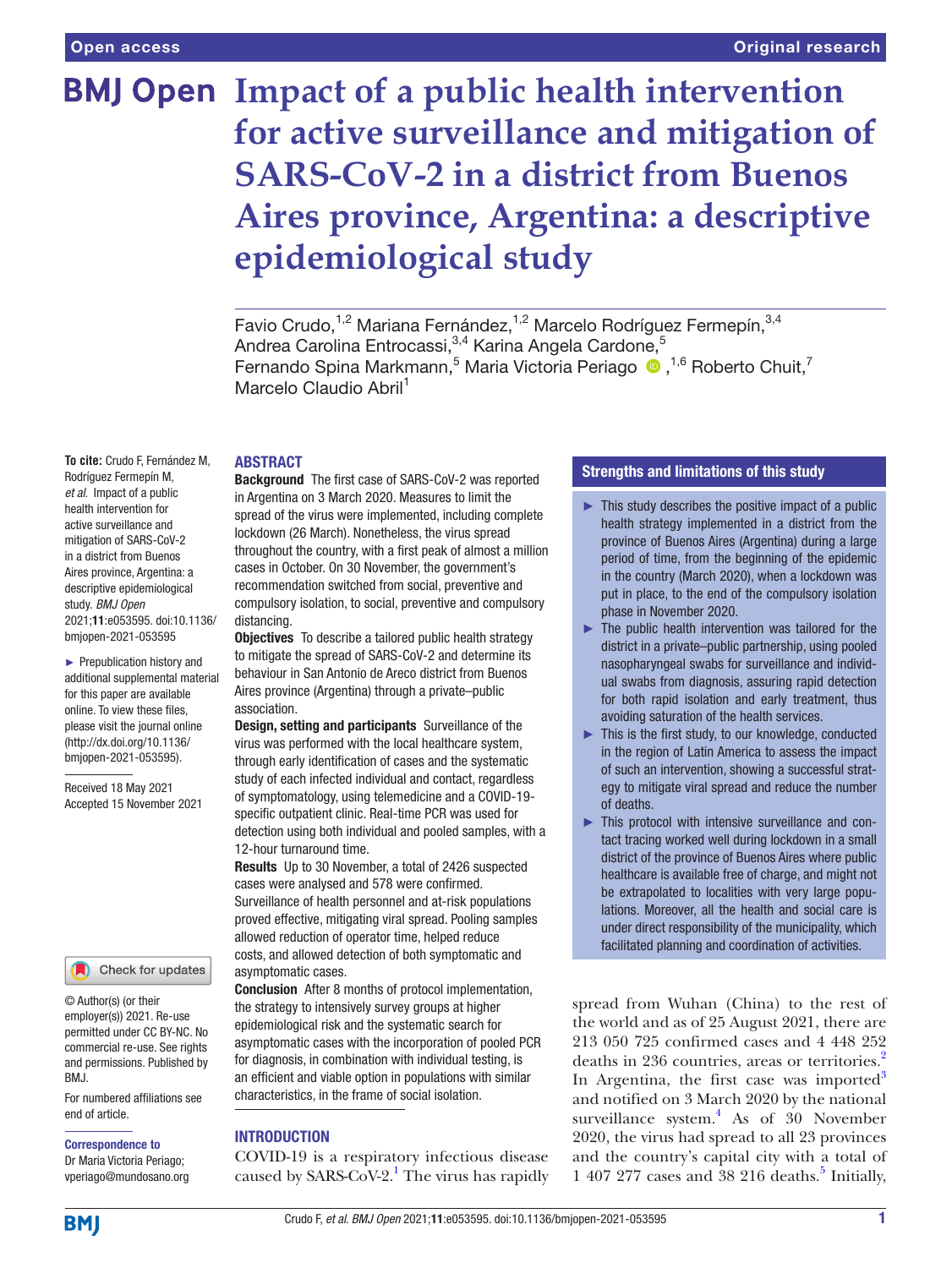the most affected areas of the country were the capital city and surrounding areas located in Buenos Aires province; subsequently, the number of cases and deaths dramatically increased within the rest of the country.

Until an effective and accessible vaccine or treatment is available for the entire population, public health policies should include actions for the COVID-19 pandemic to avoid the increase of new cases and slow down the appearance of critical manifestations of the disease that overstretch the health system. Measures such as social distancing, personal hygiene and the use of face masks, on one side, and the identification of infected individuals on the other, are the leading public health measures to mitigate the spread of the disease. $6-12$  Additionally, diagnosis of presumptive cases must be performed in a systematic and timely manner to comply with the identification and subsequent isolation of infected individuals, thus also allowing rapid contact tracing. Although this would be the most effective strategy, there are specific challenges to its implementation due to asymptomatic, paucisymptomatic and pre-symptomatic carriers of the infection that are capable of maintaining the infection for several days  $(7-10$  days).<sup>1 12</sup> Moreover, a prompt, specific and sensitive diagnosis requires the use of a PCR technique from nasopharyngeal swabs. This methodology is the most sensitive so far but requires specific reagents, specialised laboratories, trained personnel, time and a coordinated effort. According to each setting across the country, these elements may be more or less critical, depending on the available resources (technical, human and infrastructure) and opportunity. There are many public and private laboratories performing diagnosis using real-time polymerase chain reaction (RT-PCR) for viral detection, having different molecular targets and protocols. However, resources are limited, and the available laboratories performing PCR for SARS-CoV-2 detection are not distributed equally in the country, usually being concentrated in large capital cities and not in small districts.

In order to maximise detection and contact tracing capacities, different actions that combine effective epidemiological strategies with recently developed diagnostic tools that may be implemented and adapted to the different spatial–temporal scenarios are needed. The strategy presented herein was implemented in San Antonio de Areco (SAA) district, Buenos Aires province; and is based on a multistep strategy, including the systematic search for asymptomatic carriers through intensive epidemiological surveillance (health personnel, at-risk populations and exhaustive search of SARS-CoV-2 infection) and a systematic contact tracing of confirmed cases for their early isolation.

Due to the appearance of cases in the country and the confirmation of the first report of an imported case in SAA district on 22 March 2020,<sup>3</sup> a public-private association was formed between two non-profit organisations, the municipality and a public academic institution to coordinate efforts to mitigate the spread of the disease. Herein, the temporal dynamics of SARS-CoV-2



Figure 1 Map of the study area. On the left panel is Argentina with the province of Buenos Aires shaded. On the right panel is a close-up of the province, showing the district of San Antonio de Areco (SAA) and the surrounding districts of Baradero, Zárate, Exaltación de la Cruz (ELC), San Andrés de Giles (SAG), Carmen de Areco (CA) and Capitán Sarmiento (CS). Shaded in light grey, situated 113 km to the southeast, is Buenos Aires City (BAC). This map was elaborated using QGIS V.3. $4^{30}$  and layers from the Instituto Geográfico Militar.<sup>31</sup>

transmission in SAA, as well as the clinical and epidemiological characteristics of those who developed COVID-19 through the implementation of a proactive public health protocol, are described. In addition, the public health approach is presented together with the results of up to 30 November 2020 when the recommendations of the Argentinian government switched from social, preventive and compulsory isolation (SPCI) or lockdown, $^{13}$  to social, preventive and compulsory distancing $14$  where certain non-essential activities were permitted although schools remained closed and more than 10 individuals could not gather in either public or private spaces.

## **METHODS**

## Study setting and location

The district of SAA is located in the northeast region of Buenos Aires province, approximately 113 km from the city of Buenos Aires (figure 1), and with a population of  $25\,251$  inhabitants.<sup>15</sup> Since the district heavily relies on tourism and the agro-livestock sector for its income, it has a daily interchange of people and products from Buenos Aires City and the surrounding metropolitan area.

The public health system in SAA is organised around a municipal Health Secretariat and consists of the Municipal Hospital 'Emilio Zerboni' and a network of six centres of primary healthcare. The hospital is the only institution with hospitalisation capacity of a total of 60 beds, four of which are intensive care units (ICUs) with five ventilators. Additionally, SAA has a municipal residence for the elderly and two private institutions for geriatric care, and one institution for disabled individuals. Buenos Aires province has its own Ministry of Health, located in the capital of the province, La Plata (around 180 km away), and the province itself is divided into 12 sanitary regions. SAA is located in Sanitary Region IV, together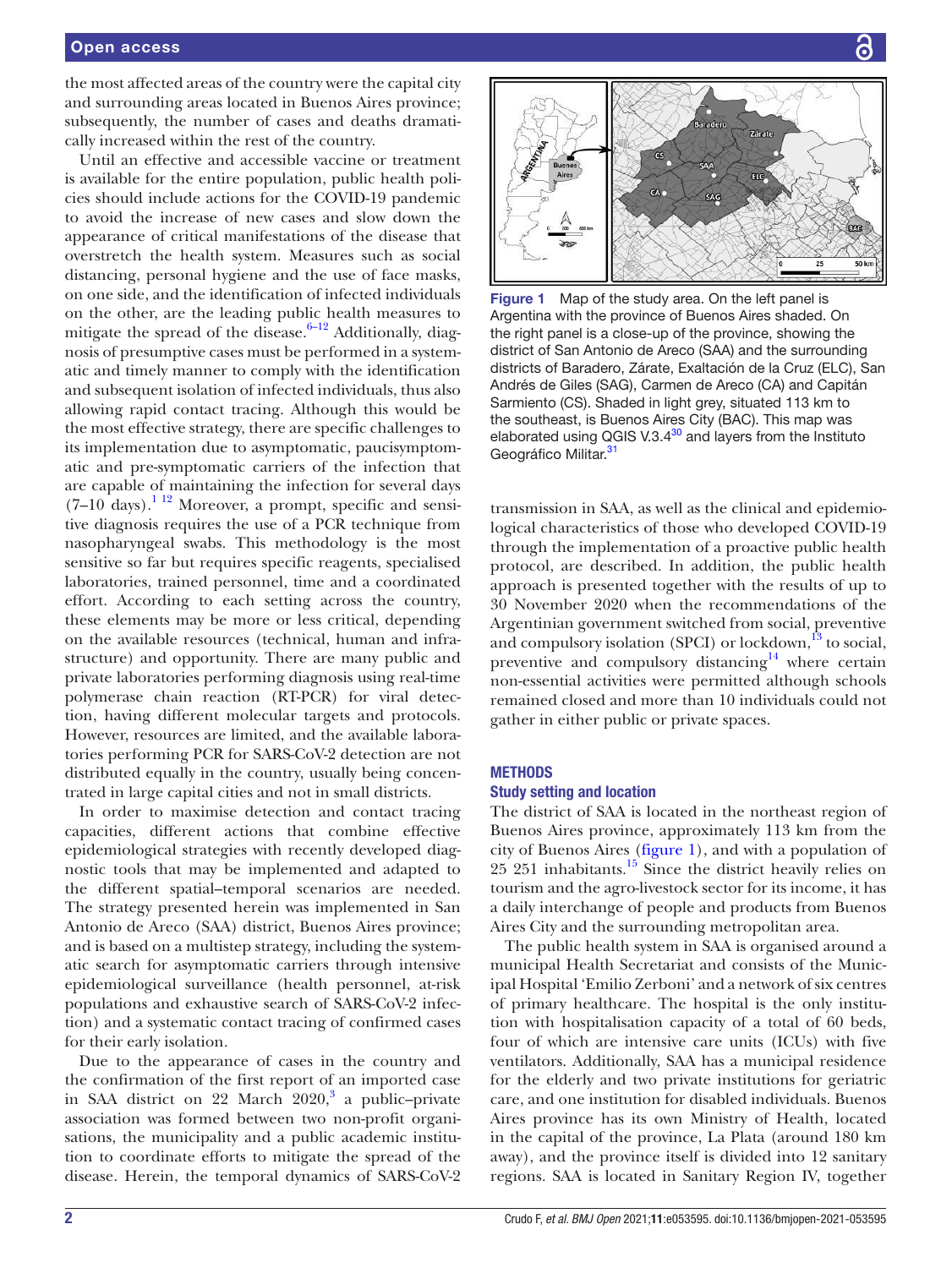with 12 other districts, and the health coordination for this region is located in Pergamino (150 km away), where the main reference hospital is located.

# Study design

The protocol consisted of the implementation of public health actions following national norms and guidelines in the context of the COVID-19 pandemic through the use of quantitative data analysis. Basic parameters gathered included: cartography, size and population pyramid, proportion of the population defined as high risk for COVID-19, available healthcare services, number of healthcare workers, and number and characteristics of industrial factories defined by epidemiological transmission risk (ie, chicken farms, meat packing plants and others).

## Public–private association

This project was elaborated after the first case of COVID-19 was detected in Argentina in order to model an epidemiological approach for the development of new and effective strategies to mitigate the spread of the virus and to study its behaviour in a small locality of the country where the health system could rapidly respond. For this purpose, and to be able to have all the resources necessary to implement the protocol, two non-governmental associations which have worked together in the past specifically in the field of neglected tropical diseases, $^{16}$  Fundación Mundo Sano (FMS) and Asociación para el Desarrollo Sanitario Regional (ADESAR), engaged the local public health sector through the municipality of SAA and the Universidad de Buenos Aires. An agreement between all four institutions was signed. The diagnostic laboratory collaborating in this study, the Clinical Virology Laboratory, belongs to the Hospital de Clínicas 'José de San Martín', a hospital from the Universidad de Buenos Aires, located in Buenos Aires City.

# Preparedness and contingency planning in response to COVID-19

In preparation for a response to the appearance of COVID-19 cases, the public health system improved its structure and services by increasing the total number of hospital beds to 80, duplicating both the number of ICU beds and the number of ventilators. A new area of intensive care was set up specifically for patients with COVID-19. Moreover, an area for isolation of hospitalised patients with mild COVID-19 was set up in the hospital and a hotel was conditioned for the isolation of asymptomatic individuals and those with mild symptoms. A module for the health personnel to use as a dressing room and decontamination was set up with a dirty and clean area, and a neighbouring school was conditioned for administration personnel of the hospital and outpatient services.

Additionally, all personnel were trained for this new situation and clinical management was reformulated so as to minimise exposure with presumptive patients. Therefore, a team for evaluation and treatment was set up and

Crudo F, *et al*. *BMJ Open* 2021;11:e053595. doi:10.1136/bmjopen-2021-053595 3

tools and supplies were incorporated, such as the digitisation of images and different therapeutic and diagnostic options. Another team was set up for remote follow-up of mild and asymptomatic patients and contact tracing.

## Target population and case identification

All the inhabitants of the district of SAA, regardless of sex or age, were included. Those individuals who did not reside in the district were excluded unless they were individuals living outside SAA but working in the district. Identification of cases was performed in a multistep strategy using telemedicine, beginning with a remote medical attention system composed of a phone line available exclusively for individuals with respiratory symptoms. This system was coordinated by a medical team to evaluate the need for a clinical evaluation at the hospital and a real-time RT-PCR test. A COVID-19-specific hotline was set up for SAA; all calls were received by specially trained personnel and an epidemiological questionnaire (online supplemental data: Epidemiological Questionnaire) was used to determine if the individual fitted the definition of a suspect case. If the case definition was met, appointments were given in less than 24 hours. A specific range of time and a COVID-19-specific entrance were set up in the hospital for sampling collection. A specially trained nurse with appropriate personal protective equipment (PPE) would take the nasopharyngeal samples using a specimen collection cabinet to avoid infection as per Centers for Disease Prevention and Control (CDC) guidelines.<sup>17</sup>

All confirmed cases were placed under the following epidemiological classifications: close contact of a confirmed SARS-CoV-2-positive individual, healthcare worker taking into consideration the place of work of the worker, travellers who went to areas with confirmed community transmission within the country, individuals who work as security personnel (military personnel, police force, private security), an imported case (a person who came from another country), or/and unlinked case (the origin of the infection is unknown). If an individual fitted into more than one of these categories, the case was classified using the epidemiological risk categorisation (ie, even if a healthcare worker was a close contact of a confirmed case, they were classified as a healthcare worker).

#### Population under epidemiological surveillance

The entire population from SAA was under surveillance. Case and contact definitions are described in online supplemental table 1 and followed national guidelines, $^{18}$ although in some cases the definitions adopted by the study were more sensitive. Specific at-risk populations (online supplemental table 2) including healthcare workers, personnel from closed institutions, patients undergoing surgeries, workers under risk due to their occupation, symptomatic compatible cases not included in the definition of a suspected case, and asymptomatic contacts of a confirmed case were placed under routine epidemiological surveillance based on a risk scale in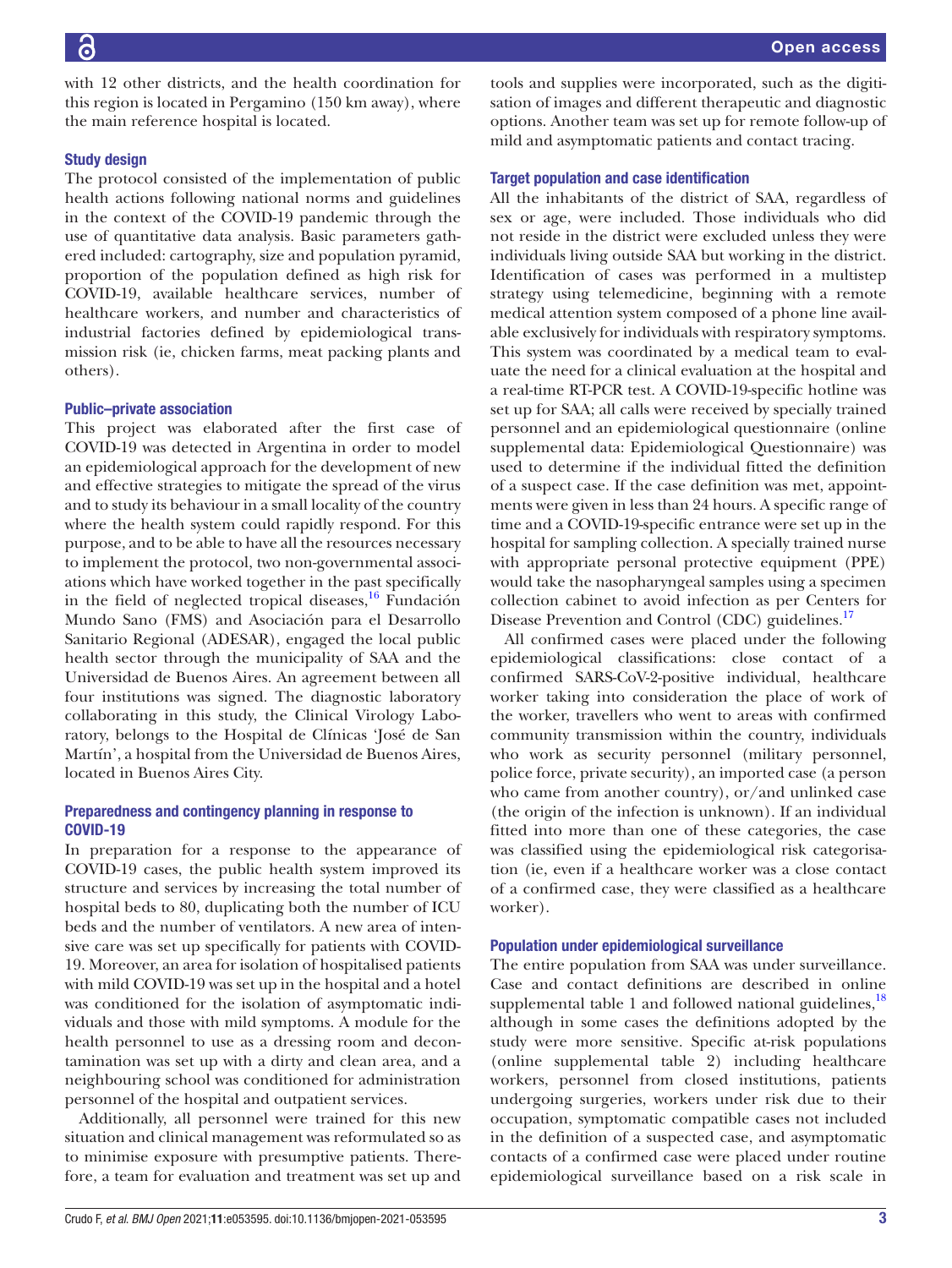order to achieve rapid detection and isolation of infected individuals.

The risk scale used was as follows: (1) high-risk individuals—those who, due to their work activities, may act as sources of transmission, such as active healthcare workers from the hospital, active healthcare workers from primary healthcare posts, workers from residential homes for elderly or disabled individuals, and individuals undergoing planned surgery. These individuals were tested in pools every 15 days. Among healthcare workers, those who worked in more than one health institution were considered to be at higher risk, especially those who worked in institutions from districts where community viral transmission was occurring. In closed institutions (like residencies for the elderly), workers who worked in more than one institution or lived with a person who worked in a district with community viral transmission were also considered to be at a higher risk. Those symptomatic compatible cases that remained in areas with community viral transmission for a specific time or in contact with an individual from such areas without PPE were also considered higher risk individuals; these individuals were tested in pools every week. (2) Medium-risk individuals—those who, due to their work activities, had the possibility of acting as sources of transmission given their contact with a large number of different individuals, such as security workers or commercial workers from produce/food shops or other essential elements of daily use, as well as workers from industrial plants. (3) Incidental-risk individuals—those symptomatic cases that do not fit the definition of a suspected case but have occupations considered as risky, such as workers from industrial plants. In those cases, an individual risk score was elaborated for each individual to weekly survey 10% of asymptomatic workers. These individuals were selected and evaluated on a weekly manner based on epidemiological interviews to select those who would be more at risk, depending on where they lived and with whom, as well as the presence of symptoms in household contacts. Moreover, incidental risk in a population was taken into account, such as a group of individuals that, for some incidental reason, were at higher risk of exposure in a particular place for a certain period and where identification of a specific contact could not be determined.

#### Patient and public involvement

The epidemiological approach described within and applied in SAA was designed as a public–private association between the municipality, the Health Secretariat, a public academic institution and two non-governmental organisations. As such, the well-being of all the inhabitants of SAA was taken into consideration as a public health measure, with regular communication from the municipality and the Health Secretariat to inform the measures that would be taking place through the different phases of the pandemic.

#### Diagnosis of SARS-CoV-2

Nasal and pharyngeal swabs were taken by healthcare personnel and placed in the same tube containing 2 mm of saline solution. Samples were kept at 2°C–8°C and delivered within 4 hours for SARS-CoV-2 detection to the Clinical Virology Laboratory at the University Hospital, where the samples were immediately processed. Nucleic acid extraction was made using a commercial semiautomated viral RNA extraction kit (King Fisher Duo, Thermo Scientific), according to the manufacturer's instructions. SARS-CoV-2 was detected by real-time PCR according to the CDC protocol, $^{19}$  targeting N1, N2 viral genes and human RNAse P in individual wells, using FAM-BHQ-1 labelled probes, on an Abi 7500 real-time thermocycler (Applied Biosystems). Samples were considered positive for SARS-CoV-2 if both N1 and N2 targets were amplified at any CT values less than 40. If only one target was detected, the whole extraction and amplification process was repeated. If the discordance between target amplification persisted, a new sample was collected. Negative samples with no amplification of RNAse P were considered invalid.

Only laboratory-confirmed cases are included herein for the consistency of case definition throughout the 8 months of the epidemic in SAA and for comparison; data from the rest of the country and the world were updated to the same point in time.

#### Epidemiological surveillance through sample pooling

For SARS-CoV-2 surveillance, pooled samples were used for detection by real-time RT-PCR from nasal and pharyngeal swabs with rapid turnaround time. At the time this protocol was designed, there was a lack of international guidelines available regarding simple pooling methods for SARS-CoV-2 detection. Therefore, a swab-pooling method was evaluated and validated at the Clinical Virology Laboratory from the University of Buenos Aires. Concretely, a single swab was used to collect a sample for the nose and pharynx and it was placed in the same tube together with the swabs from four other individuals, thus comprising a pool of five individuals, which proved to be cost–benefit efficient when COVID-19 incidence was lower than 5%. If the five-sample pool turned out to be negative, all the individuals were considered negative. If the five-sample pool was positive, then individual nasopharyngeal swabs were taken to determine which of the five individuals was infected. All results were available within 12 hours.

#### Contact tracing and isolation

All symptomatic individuals were isolated until infection by SARS-CoV-2 was verified. If SARS-CoV-2 was undetected, individuals had to remain isolated until they no longer had symptoms. For every positive case confirmed by real-time RT-PCR, isolation for 10 days since the onset of symptoms was assured through daily telephone calls by the health team and social services. Social services would determine the need to give assistance for grocery shopping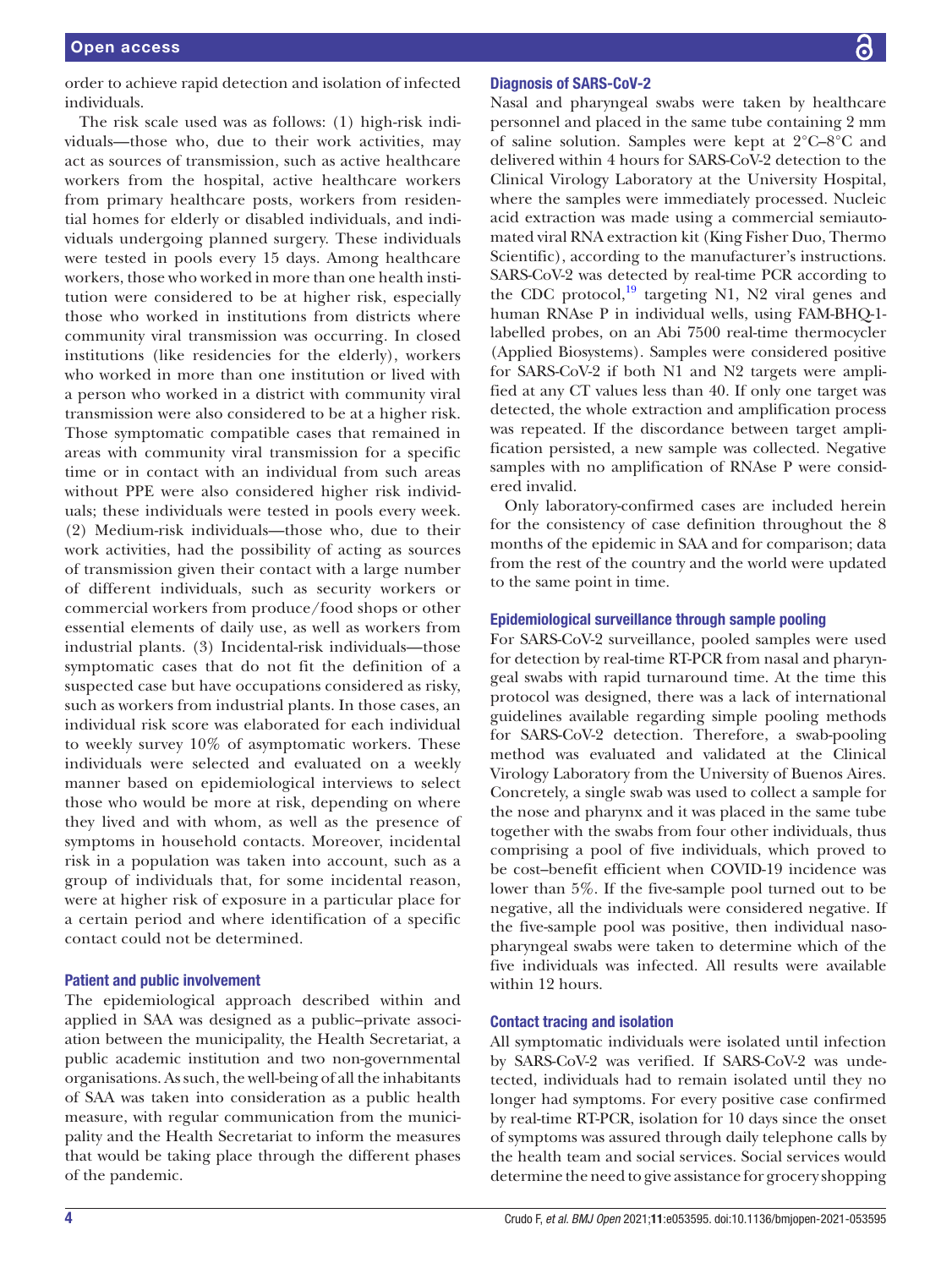or other specific needs based on the socioeconomic situation of the affected individuals. All symptomatic individuals with a positive test would then be further questioned over the phone in order to determine transmission chains and isolate all close contacts who had been in contact with the primary case 48 hours prior to the onset of symptoms. The questionnaire was also used to detect all the contacts of the primary case, taking into consideration all those individuals who had been in contact 7–10 days prior to the onset of symptoms. All close contacts/co-inhabitants of the primary case were isolated and tested using individual real-time RT-PCR. All those incidental contacts who had been in contact with the primary case 48 hours prior to the onset of symptoms were tested 7–10 days after onset of symptoms using pooled real-time RT-PCR. Through this contact tracing actions, most symptomatic individuals and their contacts were captured by the system which was complemented by a monitoring app for symptomatic individuals. As the epidemic progressed, volunteers were recruited to assure rigorous contact tracing. Confirmed cases of COVID-19, either symptomatic or subclinical, as well as their contacts, were monitored on a daily basis, by trained personnel through the app 'Areco Symptoms'. This app was developed specifically for the project by Sigmind<sup>20</sup> according to the healthcare team's objectives. Trained individuals coordinated actions with social workers and generated contact with the medical team if symptoms worsened over time in those individuals with no comorbidities or if symptoms persisted for more than 5–6 days in those individuals with comorbidities. In those cases, an appointment was given for clinical evaluation in the COVID-19-specific outpatient clinic that was set up next to the hospital. Patients who did not require hospitalisation and had cleared the infection were discharged, and thus monitoring was finalised.

## Data analysis and case reports

Quantitative data were consolidated weekly and analysed to determine the number of individuals studied by realtime RT-PCR (both individually and pooled), the number of confirmed cases, the number of deceased individuals, the number of confirmed cases and their relatedness, the proportion of symptomatic/asymptomatic, general hospitalisations, intensive care hospitalisations, and number and average attack rates by case. As the weekly report of the epidemiological situation was elaborated, establishment and modification of measures were suggested to the municipal authorities.

Cases were classified into asymptomatic and symptomatic based on their clinical presentation. Asymptomatic individuals were those with a SARS-CoV-2-positive realtime RT-PCR but with no symptoms compatible with COVID-19. Symptomatic individuals were classified into either mild or moderate symptoms, severe symptoms or critical symptoms based on the guidelines of the National Institutes of Health of the USA.21

The descriptive analysis was performed using morbidity and mortality indicators for the entire period of the study,



Figure 2 Epidemiological curve of weekly confirmed COVID-19 cases according to epidemiological classification and proportion. Epidemiological week (EW) 13 to EW49, 2020; San Antonio de Areco, Buenos Aires, Argentina. \*Travellers to an area with confirmed community transmission.

spanning the first 8 months. Rates were calculated using national projections for 2020 from the Instituto Nacional de Estadística y Censos (National Institute for Statistics and Census) $15$  as denominators. Qualitative variables are expressed as absolute and relative numbers. Rates and proportions were calculated with a 95% CI. Quantitative variables are expressed as measures of central tendency and dispersion. R (V.4.0.4) was used for statistical analyses.

### Role of the funding source

Additional costs for the project are funded by FMS, while ADESAR, Universidad de Buenos Aires and the Health Secretariat of SAA provide their structure and personnel. Funders did not have a role in the study's design or collection, analysis, and interpretation of data nor in the writing.

#### RESULTS

## Description of cases

During the first 49 epidemiological weeks (EWs) of the epidemic in SAA, from 22 March to 30 November, a total of 2426 suspected cases were analysed through nasopharyngeal swabs and real-time RT-PCR; 578 cases were confirmed (23.8%; 95% CI 22.1% to 25.6%) and 1848 were discarded. Figure 2 shows the epidemiological curve of weekly confirmed COVID-19 cases according to the epidemiological classification: close contact, healthcare worker, travellers to areas with confirmed community transmission, security personnel, imported case or unlinked case. The number of unlinked cases seems to increase during EW41 but overall, the proportion of unlinked cases was low (n=63; 10.9%; 95% CI 8.5% to 13.8%). Of the 578 confirmed cases, 420 (72.7%; 95% CI 68.8% to 76.2%) were close contacts, 56 (9.7%; 95% CI 7.5% to 12.5%) were health personnel, 29 (5.0%; 95% CI 3.4% to 7.2%) were travellers to areas with confirmed community transmission, 9 (1.6%; 95% CI 0.8% to 3.0%)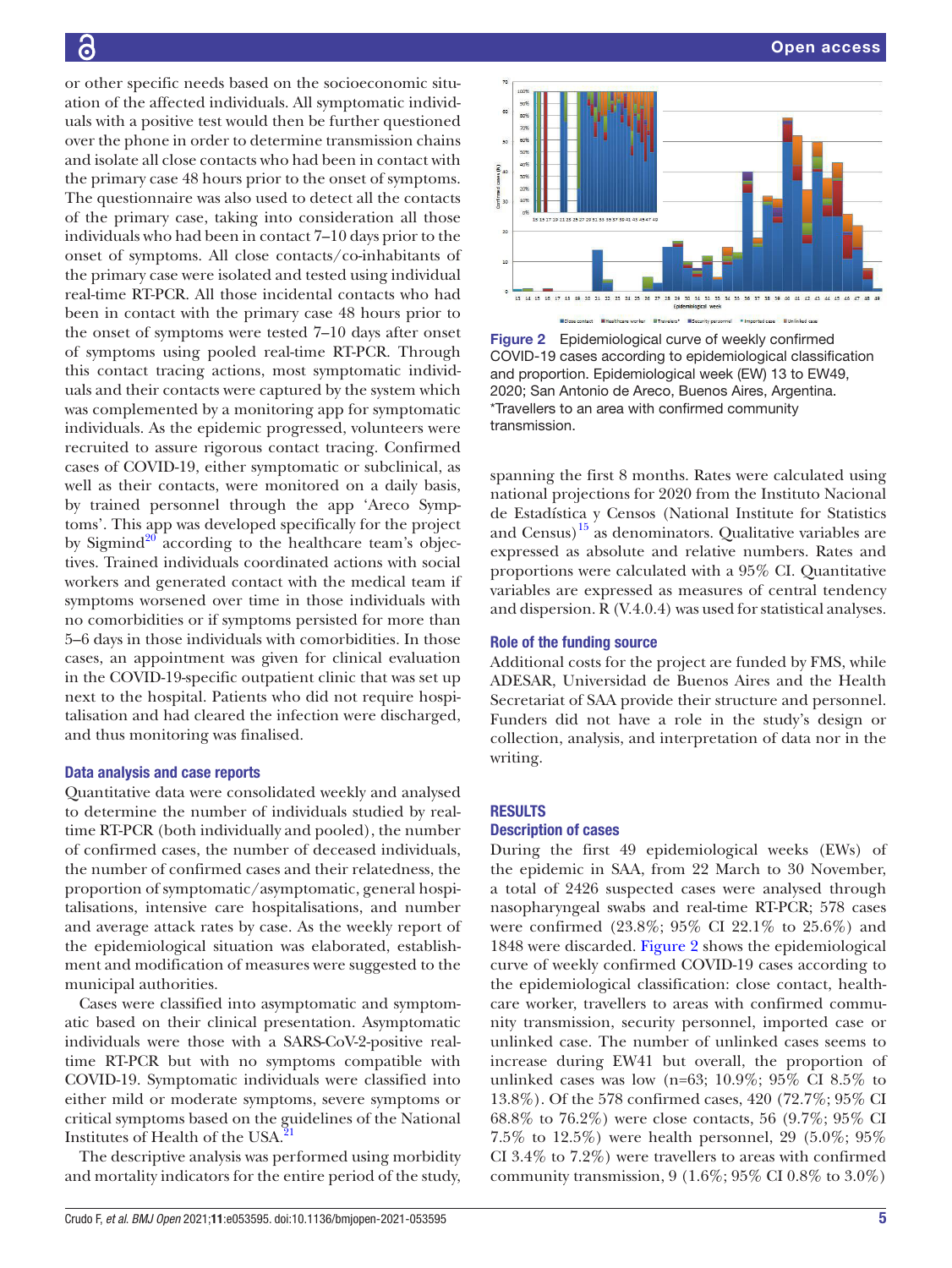

Figure 3 Per cent distribution of confirmed cases according to gender and age group, epidemiological week (EW) 13 to EW49, 2020; San Antonio de Areco, Buenos Aires, Argentina.

were security personnel and only 1 (0.2%; 95% CI 0.0% to 1.1%) was an imported case. Among the confirmed cases, 10 passed away, representing an accumulated case fatality rate (CFR) of 1.7% (95% CI 0.9% to 3.3%) and a specific mortality rate of 4 in 10 000 inhabitants (95% CI 2.0 to 7.5). Deceased individuals were all older than 65 years of age (range between 66 and 96 years) with comorbidities such as cancer, neurological disease, cerebral vascular accidents or chronic lung disease; 6 of the 10 deceased were women.

Regarding the age and sex distribution of the 578 confirmed cases, 302 (52.2%) were female and 276 (47.8%) male, with a median age of 38 years, a range between 2 and 96 years, and an IQR of 28–53 (figure 3). Age distribution shows that 249 (45.8%) of the patients were between 20 and 39 years of age (missing age from 34 individuals).

Approximately one-third of the confirmed cases were asymptomatic (n=167; 29.7%; 95% CI 26.0% to 33.7%), 59 (10.5%; 95% CI 18.1% to 13.4%) had moderate symptoms who required admission or outpatient care, and only 11 (2.0%; 95% CI 1.0% to 3.6%) had severe and 12 (2.1%; 95% CI 1.2% to 3.8%) had critical symptoms. More than half of the confirmed cases had only slight symptoms (n=314; 55.8%; 95% CI 51.6% to 59.9%), missing data from 15 individuals. Only 82 (14.6%; 95% CI 11.8% to 17.8%) patients required hospitalisation, of which 4 required admittance to the ICU of the local SAA hospital and 3 of these required mechanical respiration. The average occupancy of ICU beds and requirement of mechanical respiration was 6 days. The median age of hospitalised patients was 58 years, with a range between 22 and 96 years and an IQR of 48–72; there are missing data from two individuals. Of the total number of hospitalised patients,  $56.1\%$  (n=46) were women and  $43.9\%$ (n=36) were male.

The epidemiological situation of the Sanitary Region SAA that belongs to Sanitary Region IV confirmed 19 040 cases and 567 deaths with a CFR of 3.0% (95% CI 2.7% to 3.2%) during the first full 49 weeks of the epidemic. The case incidence rate per 1000 inhabitants for the region was 31.4 (95% CI 31.0 to 31.9) while that of SAA was 22.9 cases per 1000 (95% CI 21.1 to 24.8).<sup>22</sup> Moreover, the CFR for SAA is the lowest in the region (table 1).

## Surveillance of at-risk populations

Surveillance of at-risk populations, classified as such based on their exposure, as detailed in online supplemental table 2, began on 14 April 2020. Since nasopharyngeal samples were taken to determine the presence of SARS-CoV-2 infection either in a weekly manner or every 15 days, depending on the risk of exposure, the total number of samples analysed, including cases and population under surveillance, was 8185; this corresponds to a test rate of 324 for every 1000 inhabitants (95% CI 318.4 to 330.0). Of this 8185 samples, 5759 (70.4%; 95% CI 69.4% to 71.3%) belonged to high-risk groups that were under weekly surveillance and the remaining 2426 (29.6%; 95% CI 28.7% to 30.6%) were contacts and symptomatic patients. Of these high-risk groups, 4489 (77.9%; 95% CI 76.8% to 79.0%) belonged to healthcare personnel (including the personnel from the municipal residence for the elderly).

The accumulated test positivity rate was 7.0% (95% CI 6.5% to 7.6%), except for the first two EWs, when only suspected individuals were tested. In the following EW, the test positivity rate was maintained below 10%. On EW36, the test positivity rate started to increase, reaching a maximum peak of 17% on EW41, finally decreasing to 2% in the last week of November (figure 4).

Within the surveillance of healthcare personnel  $(n=358)$ , 56 positive cases were found  $(15.6\%; 95\% \text{ CI})$ 12.1% to 19.9%); 17 of them identified through active surveillance while the rest were symptomatic. Given the rapid detection of infected personnel, regardless of symptomatology, no other infected healthcare workers were detected. On the week of 13 July, surveillance of a

| Table 1 Comparison of the COVID-19 epidemiological situation of Sanitary Region IV of the province of Buenos Aires       |
|--------------------------------------------------------------------------------------------------------------------------|
| (Argentina), as of 30 November 2020 describing the number of confirmed cases, deaths, cases per 1000 inhabitants and CFR |

| <b>District</b>      | <b>Population</b> | <b>Confirmed cases</b> | <b>Deaths</b> | Cases per 1000 (95% CI) | CFR (%) (95% CI)           |
|----------------------|-------------------|------------------------|---------------|-------------------------|----------------------------|
| San Antonio de Areco | 25 25 1           | 578                    | 10            | 22.9 (21.1 to 24.8)     | $1.7(0.9 \text{ to } 3.3)$ |
| Sanitary Region IV*  | 605 585           | 19 040                 | 567           | 31.4 (31.0 to 31.9)     | $3.0(2.7)$ to $3.2)$       |

\*Districts included in Sanitary Region IV: Arrecifes, Baradero, Capitán Sarmiento, Carmen de Areco, Colón, Pergamino, Ramallo, Rojas, Salto, San Andrés de Giles, San Antonio de Areco, San Nicolás and San Pedro. CFR, case fatality rate.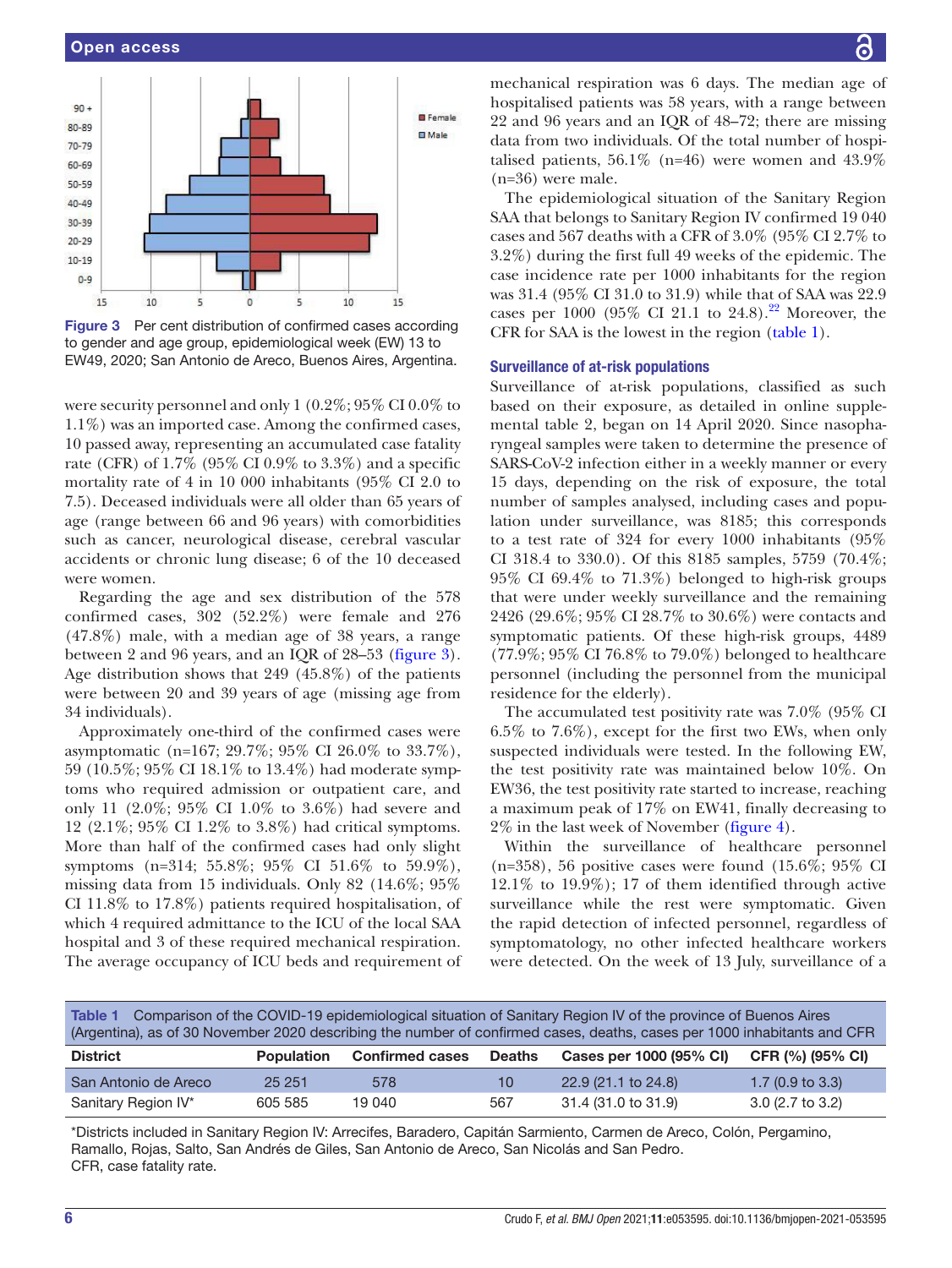

Figure 4 Diagnostic tests performed and test positivity rate in San Antonio de Areco, Buenos Aires, Argentina, from epidemiological week (EW) 13 to EW49, 2020.

private meat packing plant was implemented. A total of 240 samples (20 per week) were processed; and on EW34, two cases were confirmed, one resident from SAA and one resident from Pilar. A second poultry plant located in nearby Villa Lía, which is part of the district of SAA, has also been surveyed and a total of 132 samples have been processed. Three individuals were identified as positive for SARS-CoV-2, one resident from Villa Lía, one resident of San Andres de Giles and the other resident of Baradero. Contact tracing showed they had not infected other individuals. A third company—an agricultural machinery seller—incorporated surveillance of its workers. A total of 80 samples were processed and none of them were found to be positive.

## **DISCUSSION**

In Argentina, a total of 1 407 277 cases and 38 216 deaths from COVID-19 were confirmed as of 30 November, with a CFR of  $2.7\%$ .<sup>5</sup> This was during the phase of the pandemic when lockdown, or SPCI, was mandated at the national level. During this lockdown phase, individuals had to work from home and could leave the house for essential shopping needs within their neighbourhood, travel was prohibited, schools were closed, all public cultural, religion and sporting events were cancelled, and non-essential stores and shopping centres were closed. Health and military/security personnel, migration, fire department, meteorology officials and air traffic control personnel were considered essential and were exempted, as well as other areas of the government and those who needed to care for someone with a disability or had an unforeseen emergency event, among others.<sup>13</sup>

In SAA, the total number of cases for the same period was 578 and 10 deaths from COVID-19, with a CFR of 1.7%. Due to the different characteristics within Argentina, comparisons are often challenging. However, if SAA is compared with districts from the same Sanitary Region, in time, we would be able to determine if the implementation of this protocol has helped mitigate the spread of the virus and prevent deaths. The number of positive per 1000 inhabitants in SAA was 23 as of 30 November, below the average for the Sanitary Region for that same period,

and the CFR was the lowest for all 13 localities comprising the region.

With respect to the characteristics of the confirmed cases, many previous studies have focused on hospitalised cases or have recorded small periods of time during the mitigation phase of the pandemic, spanning a few months.<sup>723–25</sup> As in SAA, all ages were susceptible to infection, although most cases were in adults and there was no significant difference in gender.<sup>6 7 23–25</sup> With respect to the clinical presentation, as in previous studies, most individuals had mild infections and only a few required hospitalisation, with most moderate infections being treated as outpatients and only very few critical cases with hospitalisation in the ICU.<sup>6723–25</sup> With respect to the characteristics of the deceased, in SAA most of them were older individuals with comorbidities as reported in other countries.6 7 23–25

One of the endpoints of this study was to evaluate the possibility of incorporating population-based methods and epidemiological tools to reduce access barriers, perform rapid detection of cases and their isolation, and achieve mitigation of transmission of SARS-CoV-2 in the context of the pandemic and during a time when neither specific treatment nor vaccines were available. The focus on the disease's epidemiological aspects, and not on its clinical manifestations, has allowed early detection of asymptomatic carriers; therefore, limiting the spread of the virus as much as possible, with active testing, isolation and tracing, proved effective in other countries as well. $671112$  In this study, the proportion of asymptomatic individuals with a confirmed real-time RT-PCR test was 29.7%, which coincides with findings from other studies which also conducted rigorous contact tracing. $26$  The impact of the epidemiological surveillance of healthcare personnel during this mitigation phase was also effective. Given the rapid detection of infected personnel, regardless of symptomatology, 15.6% of all health workers were detected and isolated, limiting the spread of the virus to other workers or patients. In other studies, healthcare personnel were found to have high prevalence of infection.6 7 23–25

The weekly surveillance of populations with incidental risk was also effective, given that during the first 2 months of implementation of this surveillance protocol, a cluster of 18 cases was promptly detected. These cases originated from a single worker from a store who obtained fruits and vegetables from a wholesaler. A similar situation was reported from neighbouring districts; therefore, a questionnaire was performed in all the fruit and vegetable stores from SAA (all of them obtain produce from wholesalers). A total of 13 individuals were tested every 10 days for a month and 4 of the individuals tested positive (confirmed on 24 June). All the contacts of these individuals were tested and only one resulted positive.

At the time of this protocol design, March 2020, there were few options for SARS-CoV-2 RNA detection, international guidelines were being developed and there were no specific studies on sample pooling. Pooling the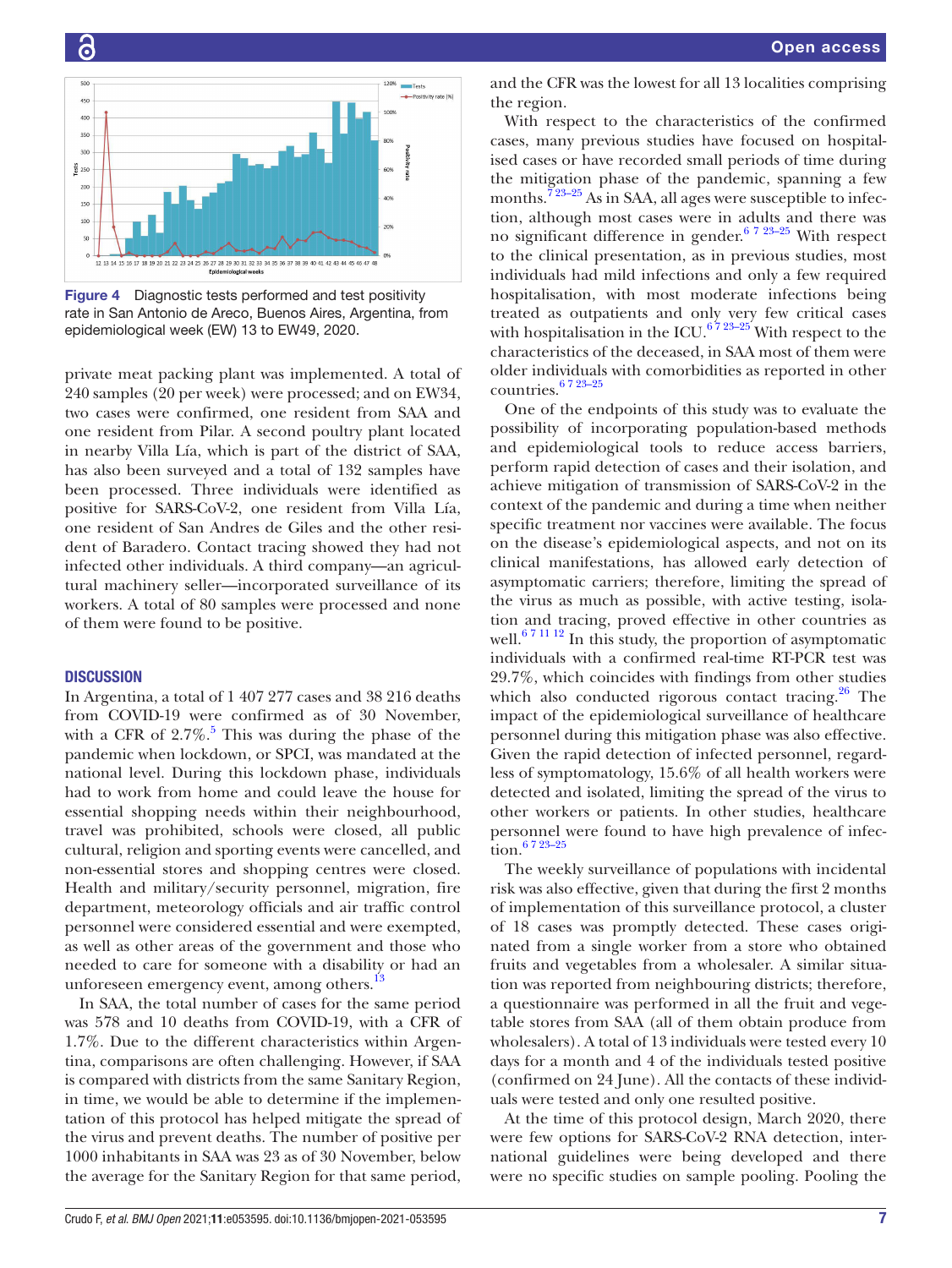samples by five, instead of pooling the extracted RNA only for real-time RT-PCR purposes, allowed the reduction of operator time and helped save extraction reagents and consumables for RNA extraction. It also proved to be a successful strategy for surveillance and detection of cases in the low-risk population and in contact tracing, since the results are processed rapidly and available after only 12 hours.

As the pandemic progressed, a number of studies supporting the sample choice of the protocol started being published, confirming that pooling nasal and throat swabs gave the highest sensitivity of detection, $27$  in comparison with nasopharyngeal swabs as the gold standard. Also, as of June 2021, specific CDC interim guidelines for pooling $28$  recommended the use of pooling by five to reduce the number of tests needed when the incidence of COVID-19 was lower than 5%. Finally, most of the nucleic acid amplification tests for SARS-CoV-2 detection cleared by the US Food and Drug Administration proved to have a better performance when using swab pooling over transport media pooling, in agreement with our pooling design.<sup>29</sup> During the development of this protocol, this sample pooling strategy should be reassessed periodically according to the development of the COVID-19 epidemic in SAA, its neighbour cities and the entire province of Buenos Aires.

This private–public partnership between two nongovernmental institutions, a municipality and a public university created the conditions needed to optimise resources and shorten the detection time of infected individuals regardless of their symptomatology, thus contributing to an effective cost–benefit in the implementation of the protocol. Moreover, the organisation and implementation of this epidemiological approach were feasible due to the political will of the municipality of SAA, where the hospital and all the healthcare and social services depend directly on the municipality and are free of charge. The extra resources needed to be able to test and rapidly obtain results for contact tracing, as well as to implement active surveillance, were accomplished due to the public–private partnership. Also, many private companies independently applied the active surveillance protocol, under the advice of the Health Secretariat, in order to avoid having to close.

This protocol was implemented in the context of a low national availability of laboratories with the necessary infrastructure for the detection of SARS-CoV-2, which is saturated due to the increasing epidemic. The SAA town authorities have manifested their concern for the disruption to the access to healthcare services during the pandemic, for which the implementation of interventions based on the use of appropriate technology constitutes a priority in health management. Implementing this surveillance protocol allowed the conformation of trained teams that can make the implementation sustainable by systematising procedures and designing tools that allow monitoring indicators of processes and results.

During the mitigation phase of the pandemic when specific treatment and vaccines were not available, the objective of the Health Secretariat and the municipality of SAA was clear: to reduce the transmission of the virus to avoid deaths. Some limitations to this approach are that it is not viable in the context of community transmission and it was applied in a municipality which controls all aspects of the healthcare and social services, avoiding bureaucracy between different government levels. Moreover, SAA is a small municipality which made it easier to cover the entire population; therefore, although public healthcare is free in the country, the rapid detection of cases required extra resources that may not be widely available.

In conclusion, after 8 months of protocol implementation, the strategy to intensively survey groups at higher epidemiological risk and the systematic search for asymptomatic cases via contact tracing, together with the incorporation of pooled PCR for surveillance and individual testing for diagnosis, both with a rapid turnaround time, proved to be an efficient and viable option that can be extrapolated to other populations with similar characteristics, in the frame of the mitigation phase of this global pandemic.

#### Author affiliations

<sup>1</sup> Mundo Sano Foundation, Buenos Aires, Argentina <sup>2</sup> Association for Regional Health Development (ADESAR), San Antonio de Areco, Buenos Aires, Argentina <sup>3</sup> Faculty of Pharmacy and Biochemistry, Chair of Clinical Microbiology/INFIBIOC,

Buenos Aires University, Buenos Aires, Argentina

<sup>4</sup>Hospital de Clínicas 'José de San Martín', Laboratory of Immunology and Clinical Virology, Buenos Aires University, Buenos Aires, Argentina

<sup>5</sup> Health Secretariat of San Antonio de Areco, San Antonio de Areco, Buenos Aires, Argentina

<sup>6</sup>National Council for Scientific and Technical Research, Buenos Aires, Argentina <sup>7</sup>Institute of Epidemiological Research, National Academy of Medicine, Buenos Aires, Argentina

Acknowledgements We would like to thank all the health professionals and workers from the Association (Cooperadora) of the Municipal Hospital 'Emilio Zerboni' for their effort and collaboration, as well as all the volunteers who helped perform contact tracing. We would also like to thank all the laboratory team members from the Universidad de Buenos Aires who were involved: Dr Maria Lucía Gallo Vaulet; the biochemists Laura Alejandra Peker, Analía Patricia Toledano, David Ariel Sosa, Javier García and María H Irigoyen; the technician Esteban Bertani Marin; as well as Rodrigo Bruselario and Danila I Allegrini. We would like to acknowledge the valuable input from Ana Pereiro (Mundo Sano) and Alejandro Krolewiecki (Instituto de Investigaciones de Enfermedades Tropicales, Facultad de Ciencias de la Salud, Universidad Nacional de Salta). We would also like to thank Manuel O Espinosa (Mundo Sano) for the elaboration of figure 1.

Contributors FC is the principal investigator of the study described in this article and guarantor of the overall content. FC, MF, MRF, RC and MCA developed the original study protocols. FSM is the Secretary of Health of SAA. MCA was responsible for the agreement with the Universidad de Buenos Aires and contacting Sigmind. FC, MF and KAC conducted the study in SAA, while MRF performed the laboratory procedures. KAC, ACE and MVP gathered the data and wrote the first draft of the manuscript. MVP performed the final edits. All authors read and approved the final manuscript.

Funding This work was supported by private–public collaboration between Fundación Mundo Sano, Asociación para el Desarrollo Sanitario Regional (ADESAR), Universidad de Buenos Aires and the Health Secretariat of San Antonio de Areco. Award/grant number is not applicable.